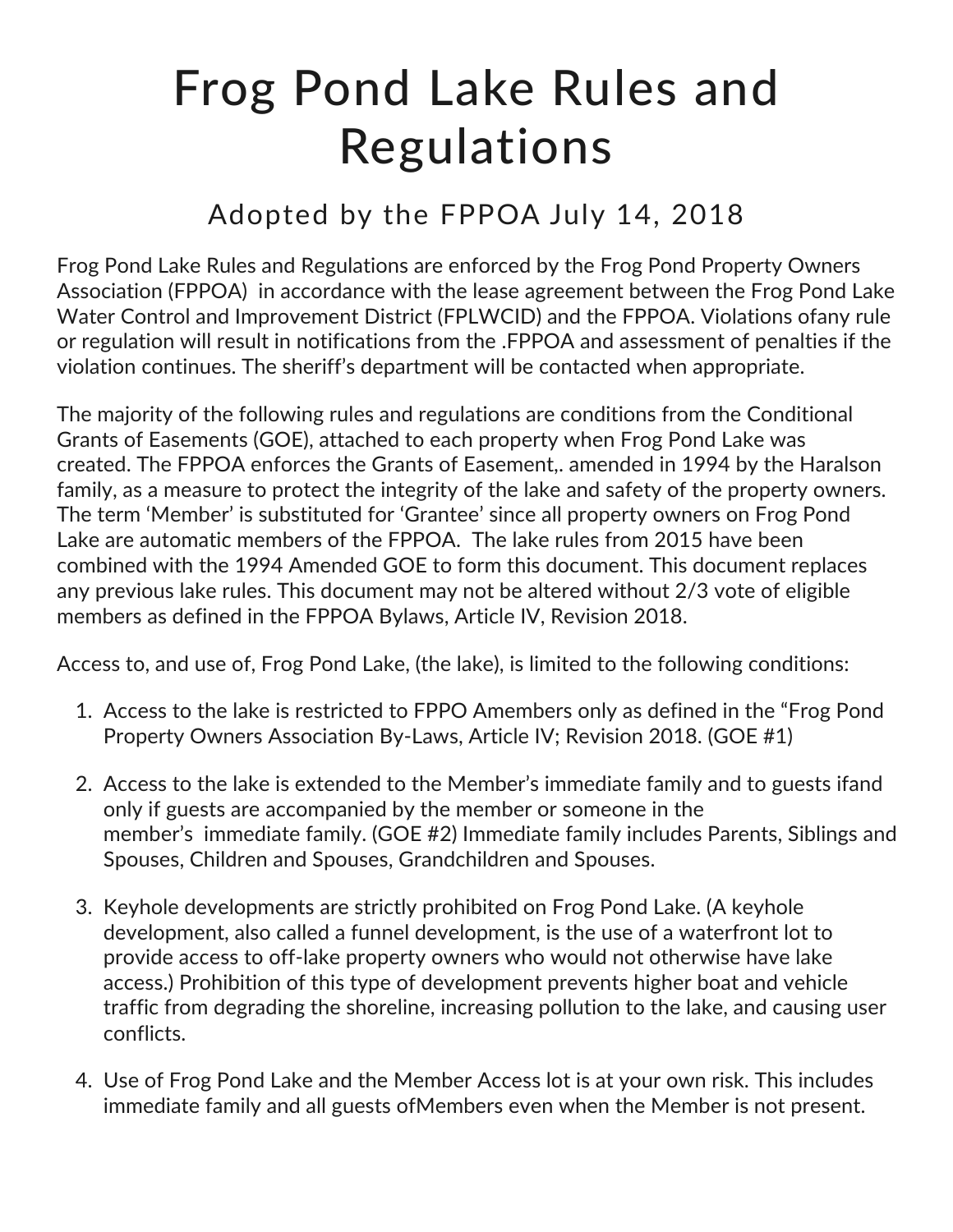- 5. When fishing, all State and Federal game and fish laws and regulations must be complied with. (GOE #3) A fishing license is not required on a private lake.
- 6. Fishing is prohibited from any location on the dam or spillway.
- 7. Do not leave your fishing tackle, such as noodles and trot lines, in the lake at the end of your visit to the lake. Mark all trot lines to be visible for swimmers and boaters.
- 8. Target shooting on any member lot is prohibited. Discharge of firearms on the dam, spillway, across a County Road, onto or over the lake is prohibited. (GOE #4) This does not restrict the use of firearms for self defense or eliminating nuisance animals as all property owners have the right to protect their property. Be aware of state and federally protected species.
- 9. Discharge of fireworks from Member Access Lot, Dam, Spillway, or from a boat on the Lake is prohibited.
- 10. Removal of trees and other land based vegetation is discouraged, especially near the water's edge. Such actions destroy wildlife habitats and encourage erosion, both detrimental to the lake. (GOE #6)
- 11. No additional vehicular roads or trails may be opened within the boundaries of the FPLWCID. (GOE #7) This does not apply to private driveways.
- 12. Members may not conduct any professional, service, or retail business on any lot that requires a business sign, increases traffic, or rents the property to non-members. (GOE#8)
- 13. No renting of property on Frog Pond Lake for any period/length of time. No lot may be subdivided. (GOE #15)
- 14. Water skiing, jet skiing, or aquaplaning behind a watercraft is prohibited on the lake. This does not prevent disabled boats from being towed back to owner's dock. (GOE #9)
- 15. No minors (under 18) on the lake at night without an adult present in the boat with them.
- 16. No boat motor larger than 8 hp may be used on the lake. (7.5 hp are no longer available.) (GOE#9)
- 17. Boats may ONLY be launched from private Member lots or the Member Access Lot. Any boat launched onto Frog Pond Lake, including its trailer, must first be cleaned and inspected to prevent contaminating the lake with invasive species, in accordance with State and Federal Regulations.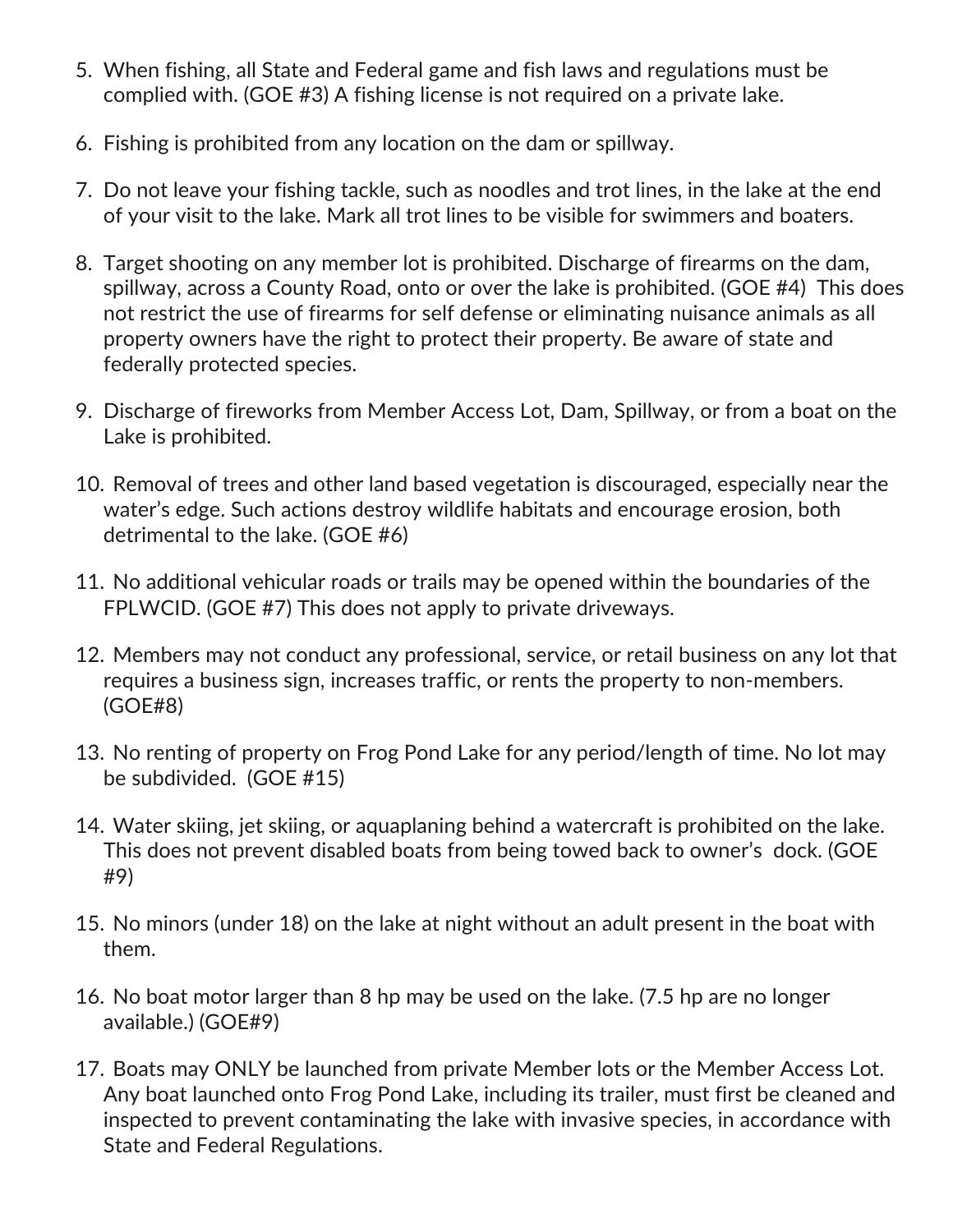- 18. Each waterfront lot is limited to one dock built of reasonable size to not impede fishing and boating of others on the lake. (GOE #10)
- 19. No member lot lake front can be dredged to change the natural shape of the shoreline. Bulkheads are allowed. Raking and removing muck is allowed, but muck must be removed and not relocated back into the lake.
- 20. No garbage or trash may be dumped or thrown into the lake, dam, spillway, or Member Access lot. Burning household trash is not prohibited but is discouraged; local trash companies are available. County issued bum bans are strictly enforced. (GOE #11)
- 21. Property owners may not create or maintain a nuisance on their property. (GOE #12)
- 22. The posted speed limit on CR 3150, CR 3160, CR 3170, is 15 MPH. Motorcycles and dirt bikes may only be used for transportation and may not be operated in a manner that will damage roads or create a noise nuisance, (GOE #5, #13). All wheeled vehicles must adhere to the posted speed limits and be driven by licensed drivers in accordance with the County and State laws.
- 23. Only foot traffic is permissible on the TOP of the dam. No fishing, foot traffic or any wheeled vehicles are permitted on the sides of the dam. No boats may be parked or launched from the dam or spillway, and disembarking from boats on dam or spillway is prohibited. (GOE #14)
- 24. Houseboats or similar vessels, outhouses, marine bathroom facilities, etc. are all prohibited on Frog Pond Lake.

## RULES SPECIFIC TO USE OF MEMBER ACCESS LOT

- 1. Property Owners from CR 3140 and CR 3155 who were issued an original Conditional Grant of Easement to Frog Pond Lake with the original sale of the property have an opportunity to purchase an annual Off-Lake Membership to the lake with access restricted solely to the Member Access Lot as dictated by the Property Deed of February 2015; Volume 1118, page 855 located at the Tyler County Clerk's Office. Off-Lake members must qualify with restrictions set forth in the bylaws, fill out a membership application, pay dues, and follow all lake rules and regulations. Funds from Off-Lake Membership dues will be used in accordance with the FPPOA Bylaws, Article V; Revision 2018.
- 2. All FPPOA members are prohibited from building fires, grilling, or camping in the Member Access Lot. Exception is made for maintenance cleanup fires.